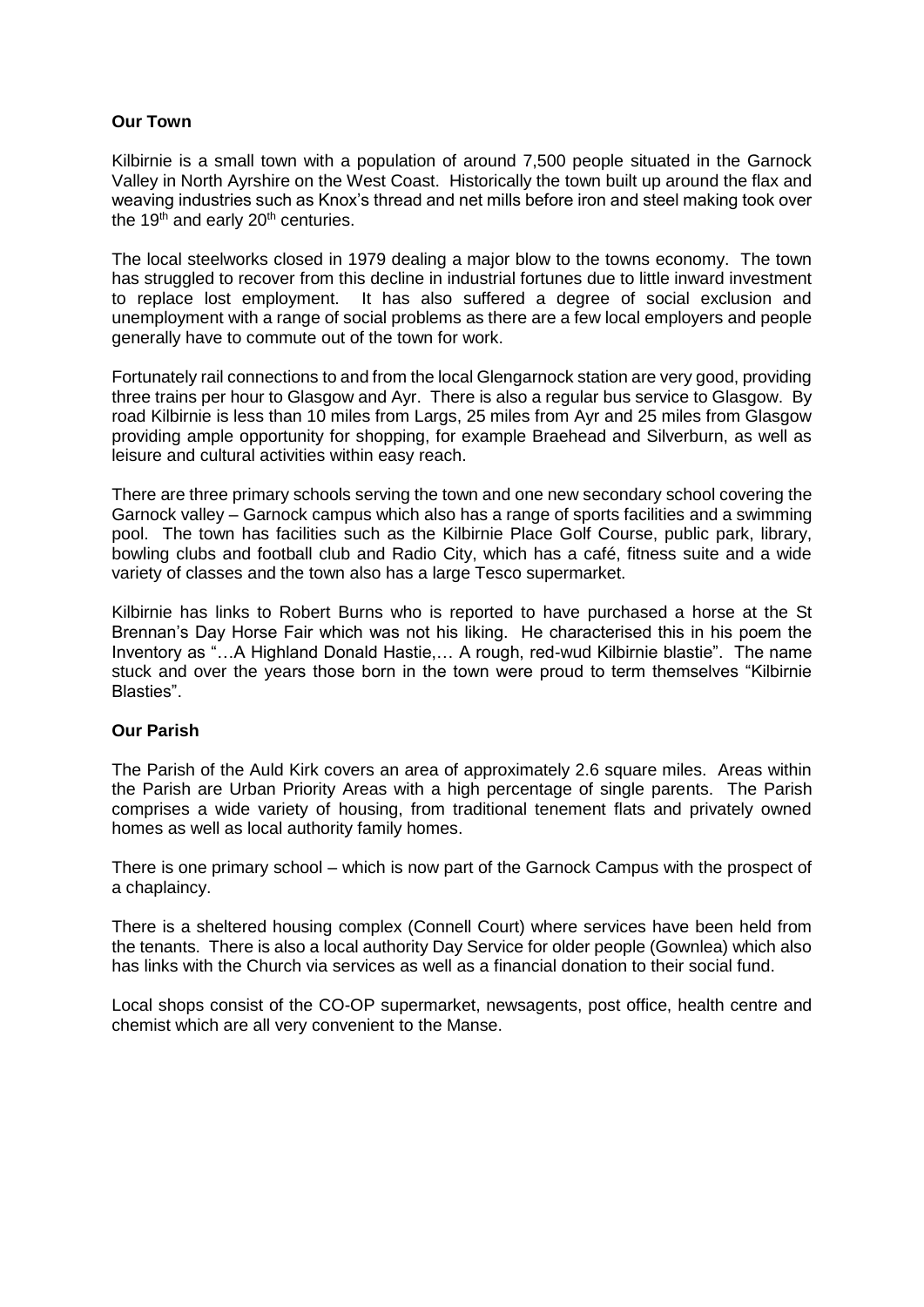# **Our Church**



Kilbirnie Auld Kirk was formed by a union of Kilbirnie Barony and Glengarnock Parish Churches which took effect from 1 June 1978.

There is some debate in relation to the origin of the name of the town. It has been noted that it possibly came from the "Cell" or Church of St Brendan (Sanctus Birinus) the Navigator who was a 6<sup>th</sup> century saint associated with the Auld Kirk, who was reputed to be the uncle of St Columba of Iona.

The sanctuary is steeped in history with the first definite reference to a building on this site being 1127 with a list of incumbents dating back to 1361. Parts of the existing building date back to the  $15<sup>th</sup>$  century and there have been additions up until 1903, the most architecturally notable being the Crawfurd aisle and love of 1642, erected by the Crawfurd family and renowned for its wood carving by Italian craftsman. Over the years the Church building has been Roman Catholic, Episcopalian and finally Church of Scotland. In 1986 a full scale restoration was undertaken and completed in 1995, at a total cost of £200,000.

The Church has been noted by Professor Hume as one of his list of the top ten Churches in Scotland.

The congregation are very proud of their long past history and the historical importance of the Church which has stood as a steady witness over the centuries.

#### **Our Manse**



The manse is a detached bungalow built in 1926/27 which is in good order and is situated at the Holmhead area of Kilbirnie, fronting onto the main road and within 200 yards of the Church.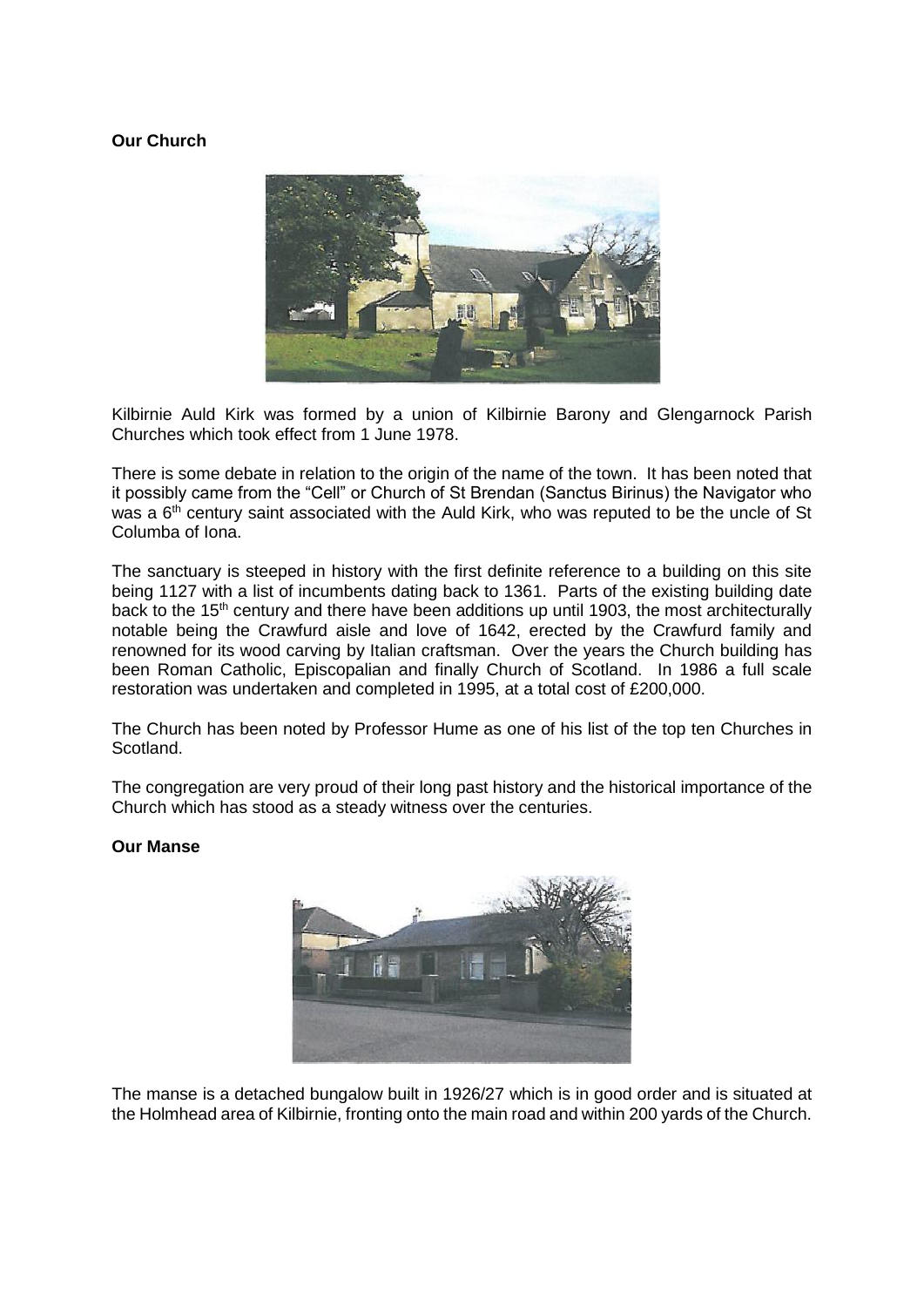The front garden, which is small, is separated from the main road by a wall. The back garden, which is of medium size, is bordered by an adjacent wall and hedges.

The house consist of 2 large public rooms, 4 bedrooms, a spacious hall and connecting corridor, shower room, bathroom, large kitchen, utility room, outhouse and single garage.

The house has full gas central heating radiators augmented by gas fires in the public rooms and a new boiler has just been installed and the heating fully re-furbished.

### **Our Hall**



The Church Hall is known as Kirk House and is situated across the road from the Kirk. The building was the former Health Clinic and was purchased in 1997 to replace the former Church Hall situated several hundred yards from the Church. Its purchase marked the realisation of a long held vision to have a hall next to the Church and culmination of many years hard work and fundraising.

The accommodation consist of a large hall, smaller meeting rooms, kitchen, toilets (including disabled access) and storage space downstairs. Upstairs we have a meeting room, toilet, a small office / photocopy room and third room houses the archives. Kirk House is very well maintained and well used almost every date of the week. It is also let for parties and other activities.

### **Our Congregation**

We have a congregational membership roll of approximately 286, the majority of whom live within the Parish. The majority of the members are older adults, but they are active, supportive and welcoming and very keen to see the Church develop under the leadership of a new minister.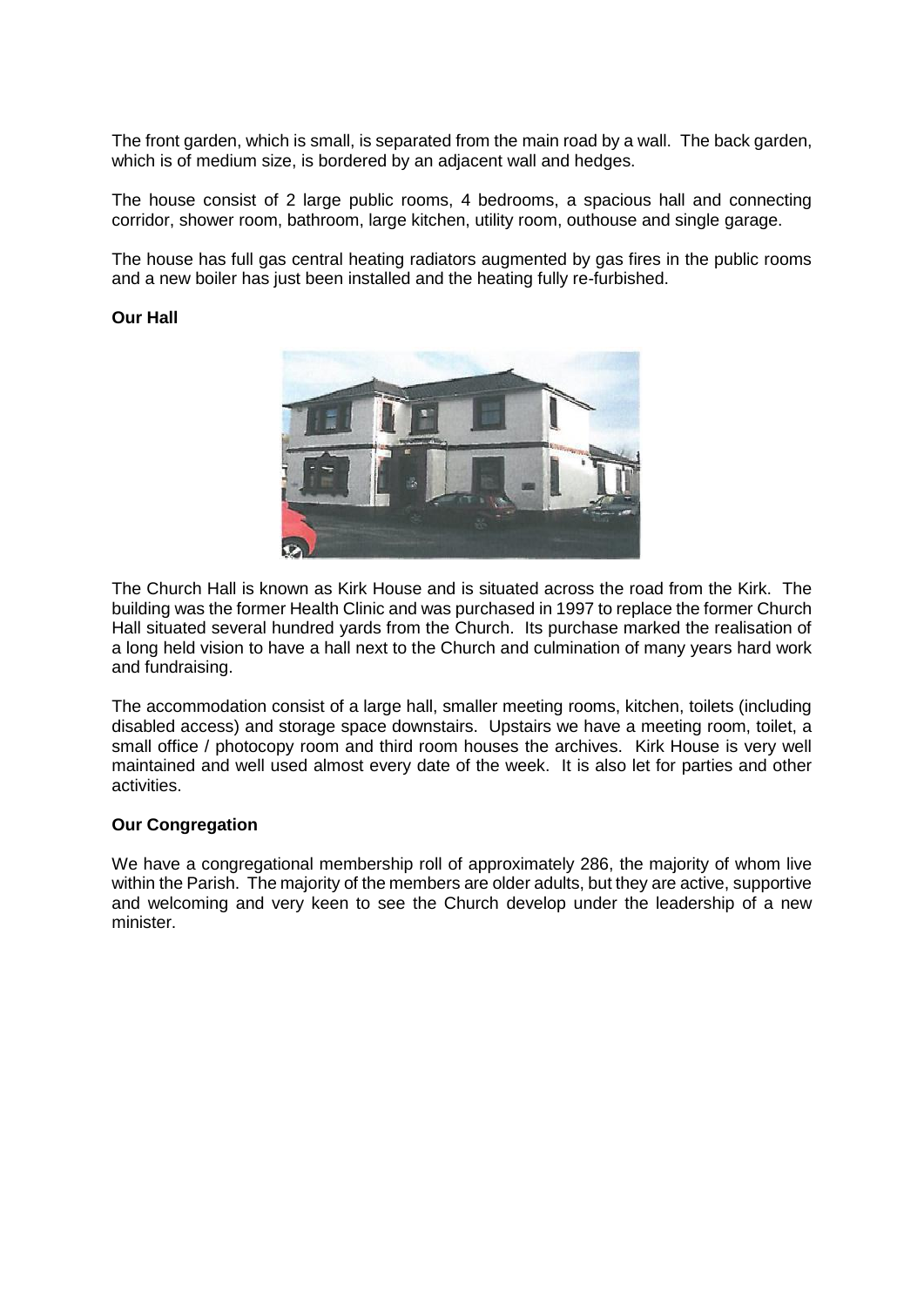# **Our Worship**



Morning worship is celebrated each Sunday at 11.00am. The Service generally has a traditional structure but has also included a variety of input and approaches aimed at being relevant to today's world. There is a rota of Welcome Teams who serve at each door and distribute the Order of Service as well as volunteers for Bible readings. The young people are present for the first part of the Service, leaving to continue with their own time of activities in Kirk House. Following the Service tea is served in the Glengarnock Aisle to allow for a further period of fellowship.

The young people participate in services throughout the year in terms of the Easter Service, Prize Giving Service and the Christmas Service. They also enjoy outings and parties throughout the year.

The Sacrament of Communion is celebrated on three occasions per year, and following the Service the young people organise a soup and sandwich lunch for the congregation with donations given to them to assist with their activities.

Prior to the Christmas Season a Christmas card from the Kirk Session and congregation of the Auld Kirk is distributed to all houses in the Parish. The card also details all Church Services over Christmas.

A quiet Christmas Service is held annually and all those who have been bereaved over the year are invited to attend to especially remember their loved ones. This service is well attended and very well received.

At Christmas there is a Christmas Eve Watchnight Service which commences at 11.00pm.

The Church hosts an annual Remembrance Service which is attended by all youth organisations and there then follows a parade to the War Memorial for the wreath laying service.

At Easter there have been services throughout Holy Week and an annual Harvest Thanksgiving Service with donations of goods and money given to good causes.

The Church takes part in the rota of services in the town for the World Day of Prayer which is well attended and refreshments are provided afterwards in Kirk House.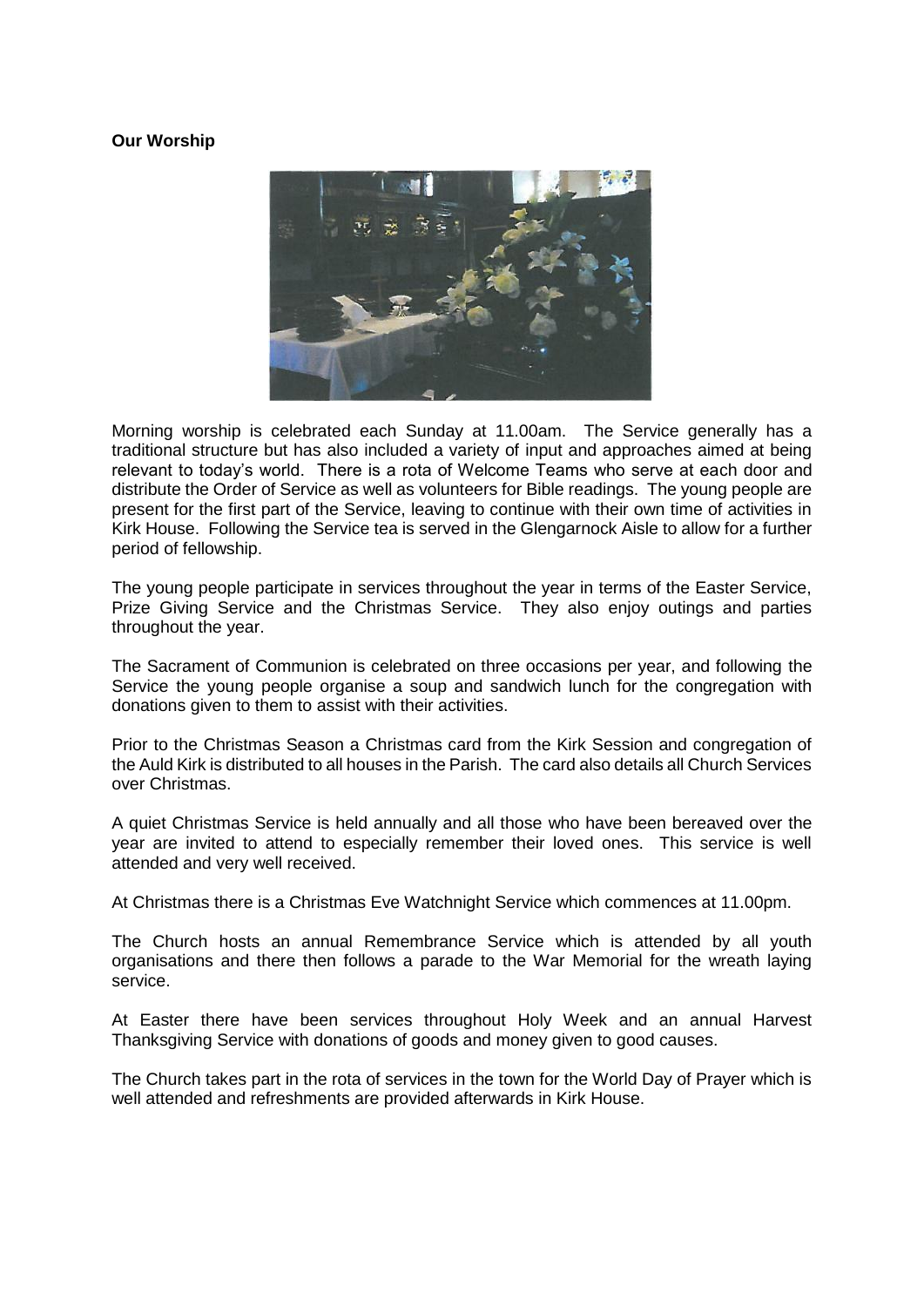# **Our Organisations**

# **Sunday School**



The Sunday School has a small number of children but they are a lively group and they attend on a regular basis. There are a number of leaders, ie the Superintendent and one leader for the younger children and another for the older ones, as well as a few parents who assist. Both sections will come together for the annual Christmas Service and they will also participate in the Service of Lessons and Carols.

# **Boys Brigade**

1<sup>st</sup> Kilbirnie Boys Brigade comprises Anchor Boys (P1 – P3), Junior Section (P4 – P6) and Company Section (P7 – S6) who all meet on a Wednesday evening within Kirk House. The Company has a good many regular attenders as well as 3 Officers and 3 helpers. The chaplaincy is joint between the Auld Kirk and St Columba's which is the other Church of Scotland in Kilbirnie.

The boys enjoy a variety of activities, such as weekends away and camping. They are working towards BB badges, the highest being the Queen's Badge. 1st Kilbirnie is part of the North Ayrshire Battalion and the boys regularly take part in competitions such as chess where they collected a silver medal as well as bronze medals for chess, mime, drama and swimming. The boys also take part in Church Services such as Remembrance, Christmas Youth Service and the annual Battalion Church Parade.

# **Girl Guiding**



The Auld Kirk sponsor Girl Guiding sections, namely Rainbows, Brownies and Guides who all meet in Kirk House and all sections are well attended and supported. The girls are involved in a range of activities, events, outing and badge work as well as the usual parties. In terms of Church life they participate in the Remembrance Service and the Christmas Youth Service.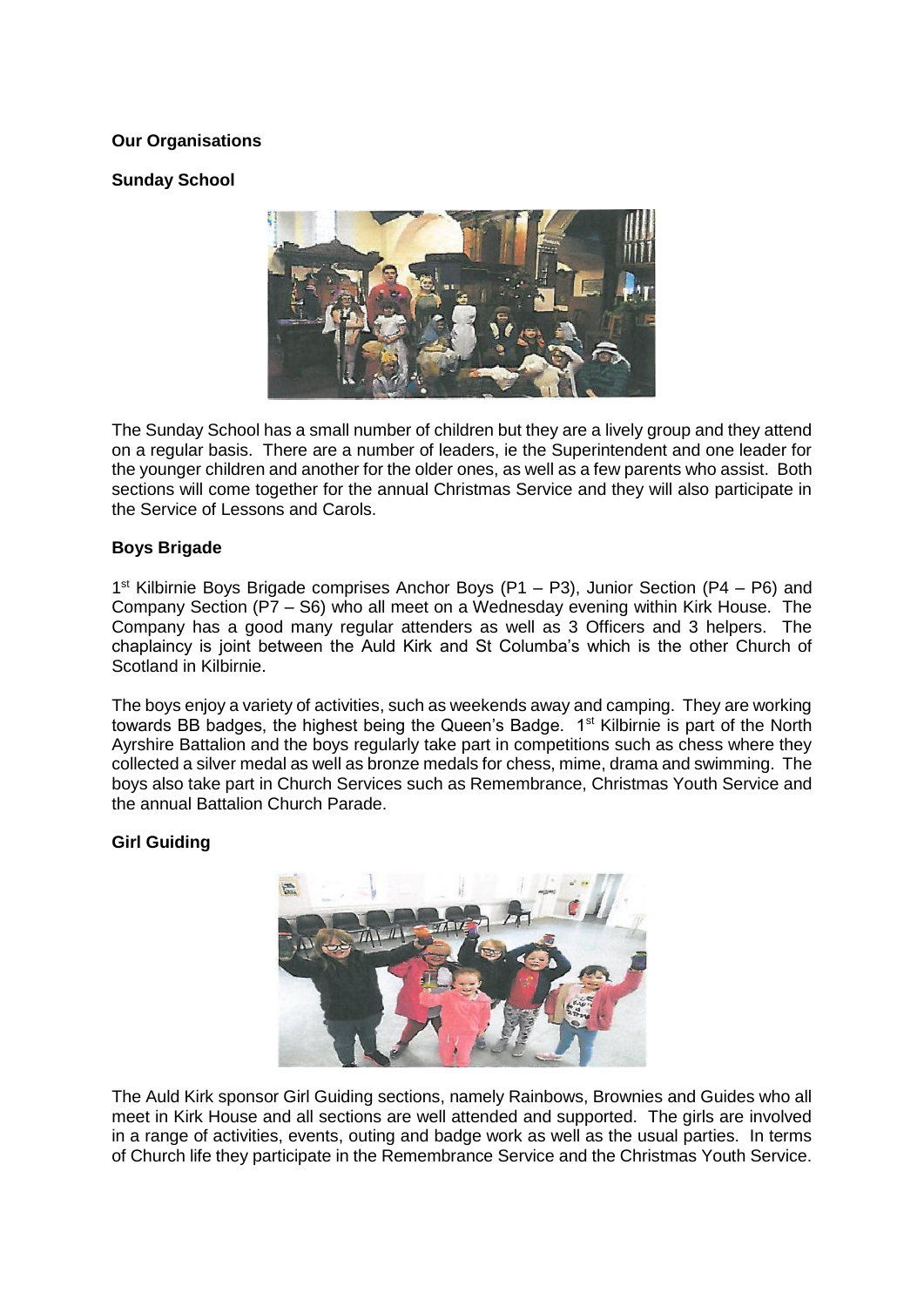# **Church Guides**

Given the history of the Church and the interest in the sanctuary, especially from those within the Clan Crawfurd from across the world, the Church Guides were established by the Church historian who has to date, written two books on the history of the Church.

These are a group of members who are interested and knowledgeable about the Church history. The Church is open at certain times during the summer or as a specific request and on Doors Open Day and the guides are available to show visitors around and explain the history of the Church.



### **Music / Choir**

Music has always played a very important part in worship and in the general life of the Church. The choir of 12 is led by a very experienced and enthusiastic musical director who plays both organ and piano and leads worship with an introit and anthem every Sunday, from a wide range of music styles. The Choir has also taken part in a range of concerts entertaining around the area over the years. They also present an annual Christmas by Candlelight concert and summer concert to raise funds for the Church and other worthy causes.

The Choir has become well known and has a high reputation for fine singing for which they are rightly proud and they enhance worship on a weekly basis and also within special services such as Easter and Christmas. They meet weekly in Kirk House and new members are always welcome.

#### **Monday Morning Coffee Club**



Monday Morning Coffee Club was formed over 21 years ago as part of the pastoral outreach of the Church and due to the high level of commitment and dedication from the ladies who serve and provide home baking, the club has survived for such a long number of years. While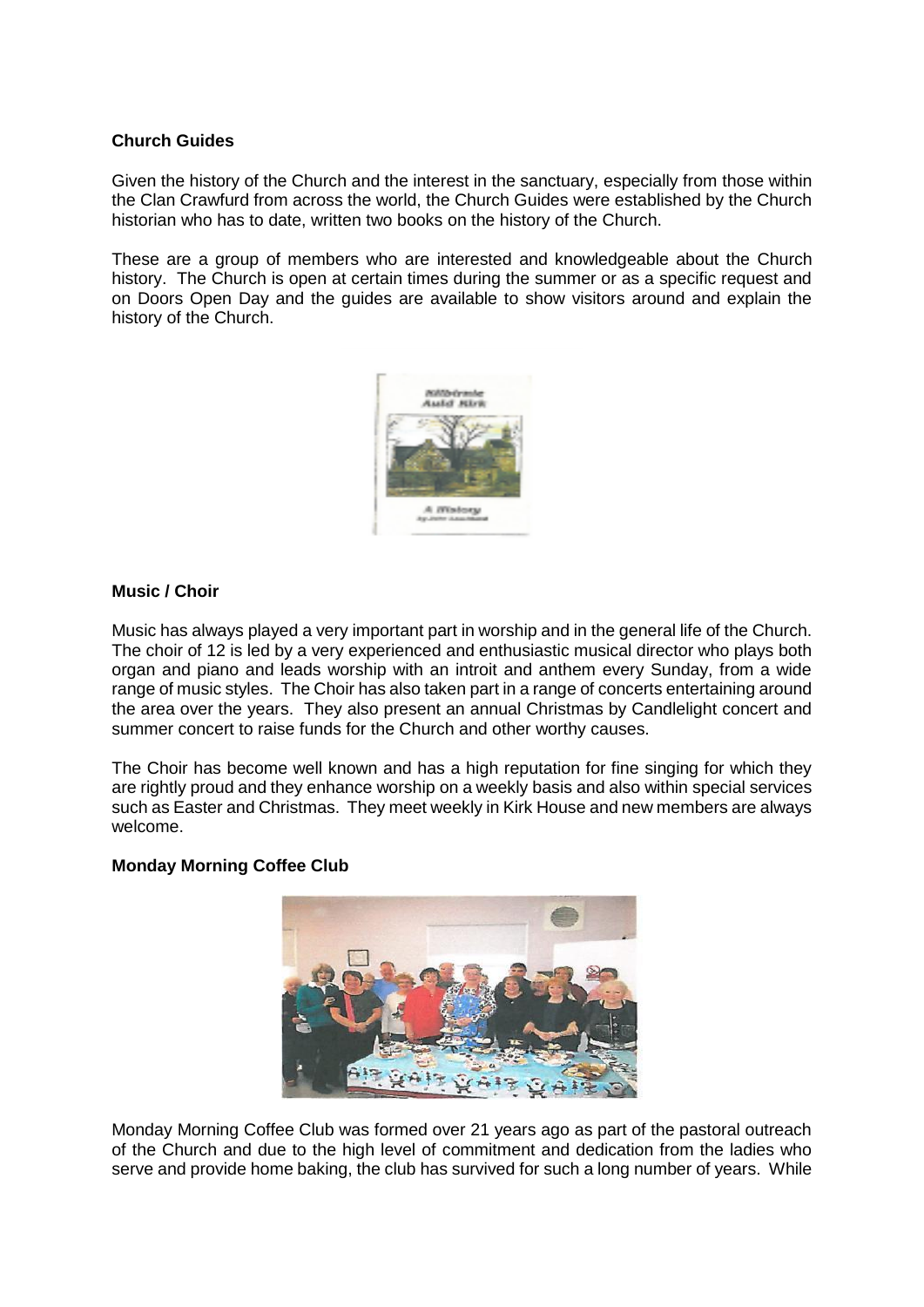it was established for friendship and fellowship and has a dedicated number of regular attendees, it has raised a huge amount of money over the years for primarily the Church, but also for other charities, such as Christian Aid and McMillan Cancer, as well as refurbishment of the kitchen by replacing units, fridge and cooker. In addition, the ladies have also undertaken a number of funeral teas at the request of bereaved families which is another way of providing pastoral care.

# **Nearly New Shop**

The Nearly New Shop is part of the property which belongs to Compton McGill and Garnock Valley Ford Garage and is rented to the Church. The shop has been opened over the last few years and is a very successful venture for the Church. Funds raised are donated to the Church but also to a range of Voluntary Organisations from the town to help support local ventures. Therefore we view this as a Town and Church partnership and to date around 26 organisations have benefited from donatations, such as MAP Club, Sharks Swimming Club, Garnock Academy Music Department, Senior Citizens Club, Gowanlea Day Centre and Youth Organisations to name but a few.

# **Fund Raising / Social Committee**

Fundraising has been an integral part of the Church for many years, not only as a means of raising funds, both for the Church and other charities, but also as outreach to the community and to develop fellowship, friendship and fun as many of the events are very popular and attract a range of participants who are not Church members.

The annual fundraising events, are a Quiz, Bingo, Burns Supper and Christmas Coffee Morning. Throughout the years other events have included a Treasure Hunt, Flower Festival, Talent / Silent Auction, Fashion Show and Whist Drive.

# **Flower Group**



The flower group take it in turns to arrange flowers in the Church. The flowers are then delivered to people who are sick, bereaved or celebrating an occasion. The group also arrange special flowers for Christmas, Easter and Harvest Thanksgiving. In this way they support many members via the ministry of flowers.

### **General Activities**

Over the years Kirk Session Committees have taken on a number of issues which they have highlighted to the Kirk Session such as undertaking a social-economic analysis of the Parish, Smaritian's Purse whereby the congregation filled a number of shoeboxes and Mary's Meals who received a donation.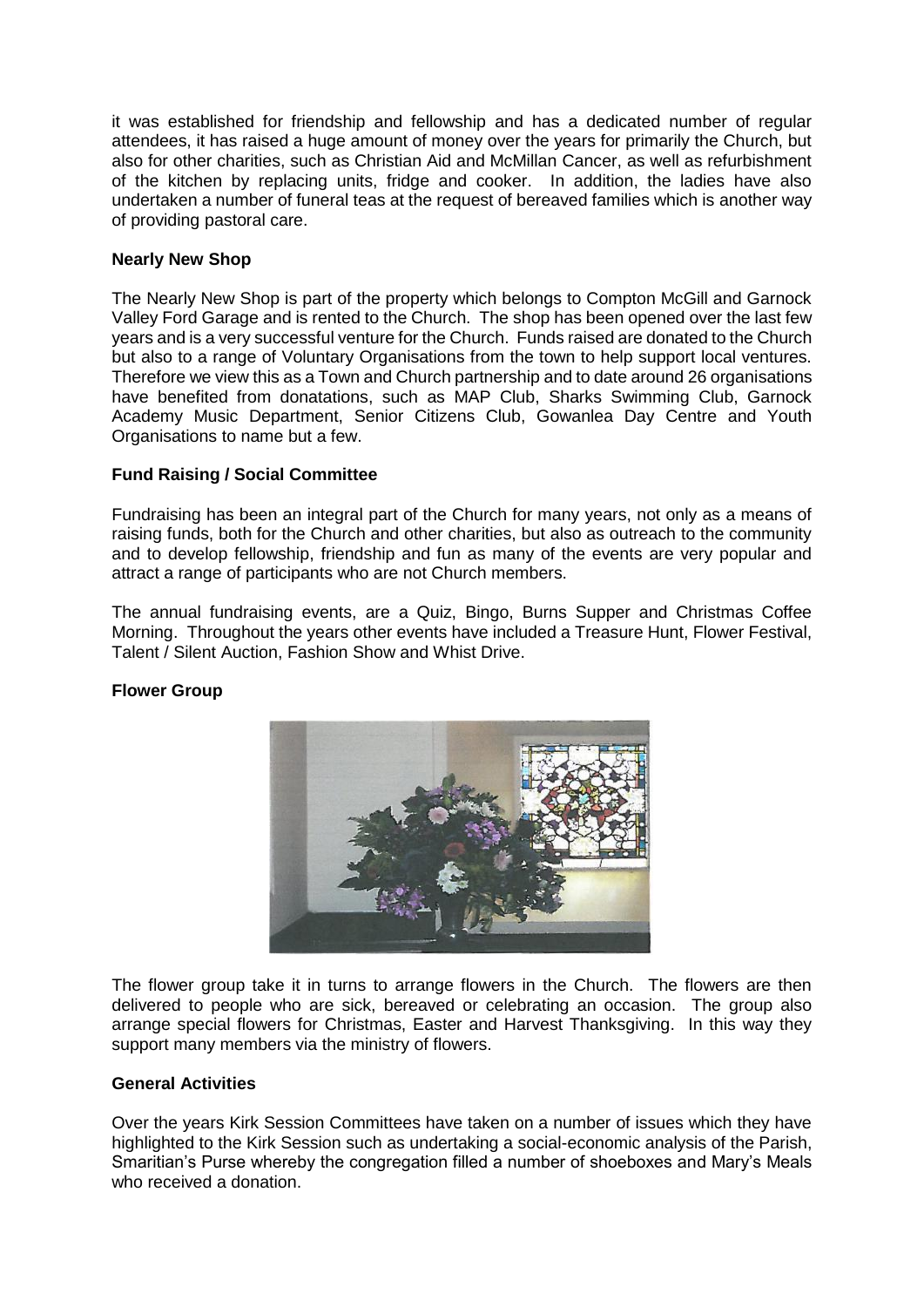# **Mission & Worship – Bible Study and Prayer Group**

The Bible Study and Prayer Group meet within the home of one of the Kirk Session members. While small in number they are faithful attenders and meet on a regular weekly basis.

### **Kirk Session**

The Kirk Session has approximately 26 Elders, some being more active than others due to various factors. However, they are able to express their views and actively participate in the life of the Church. The Kirk Session have been involved in conferences, in leading worship, the annual Christmas Fayer and the annual Elders Dinner as well as covering all the Districts of congregation members. The Kirk Session meet on a monthly basis where all the business pertaining to the Church is discussed.

### **Pastoral Care**

Pastoral Care Visitors are currently a small group of five Church members, with a convenor, who have volunteered to visit those who are ill, housebound or residing in nursing homes. Such visits are always very welcome and it reassures the vulnerable elderly members that they are still thought off, although they are not able to join with the congregation on a Sunday.

### **Our Other Areas to Note**

#### **Finances**

The Kirk Session an congregation have been involved in the Time-Talents and Money three year cycle of Stewardship Policy as advocated by the Church of Scotland. As such we have held three major stewardship campaigns. Two of these involved gatherings and the last venture was a congregational meal. All of these events have proved successful. Fund raising and the Nearly New Shop have also greatly assisted the congregation financially. (A copy of the accounts is available on request).

#### **Hall Lets**

Kirk House is an excellent resource and is busy throughout the week. It is used extensively by the Youth Organisations, as well as Line Dancing, funeral teas, voting during local and national elections, Community Food Workers have used the premises for cooking classes, Early Years Learning Group, birthday parties, concerts by music pupils and even a wedding reception.

### **Minister**

To achieve our mission and aims we are seeking a Minister who will:

- Give pastoral care with warmth, empathy and understanding
- Have an excellent rapport with all age groups be a 'people' person
- Lead worship effectively and be relevant to today's issues and involve others in participating and jointly leading worship
- Participate in joint services with other Churches in the town
- Encourage, inspire and support the Kirk Session and others to take the Church forward and embrace the challenges ahead